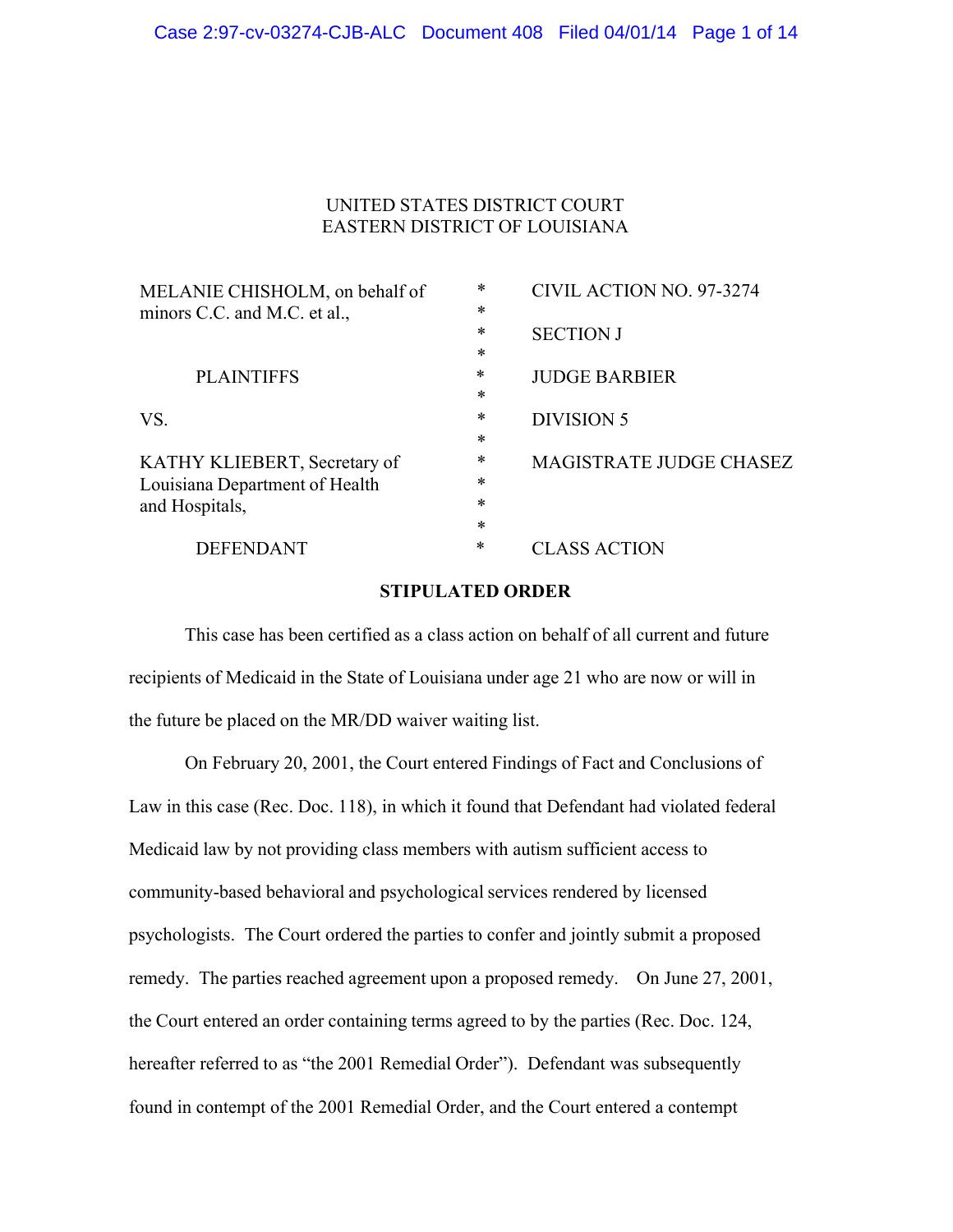# Case 2:97-cv-03274-CJB-ALC Document 408 Filed 04/01/14 Page 2 of 14

order on June 17, 2002 (Rec. Doc. 140, hereafter referred to as "the 2002 Contempt Order"). On May 21, 2013, the Court granted Plaintiffs' motion to modify the 2002 Contempt Order (Rec. Doc. 380, hereafter referred to as "the 2013 Contempt Order").

The parties have jointly moved that this Court VACATE its 2002 Contempt Order (Rec. Doc. 140) and its 2013 Contempt Order (Rec. Doc. 380), and MODIFY the 2001 Remedial Order (Rec. Doc. 124). Finding good cause for the relief requested, the motion is GRANTED. The 2002 Contempt Order and 2013 Contempt Order are VACATED, and the 2001 Remedial Order is MODIFIED such that its provisions are superseded by and replaced with the provisions in this Order. It is hereby ORDERED as follows:

1. Defendant, Kathy Kliebert, in her official capacity as Secretary of the Louisiana Department of Health and Hospitals ("DHH" or "the Department"), will make available all necessary psychological and behavioral services described in 42 U.S.C. § 1396d(a), including diagnostic services and treatment, to correct or ameliorate defects and physical and mental illnesses and conditions, whether or not such services are covered under the state plan, as required by  $42 \text{ U.S.C. }$  § 1396d(r), to class members who qualify for them and meet any of the following criteria:

> a) The child has an Autism Spectrum Disorder (ASD) as defined in the fifth edition of the Diagnostic and Statistical Manual of Mental Disorders  $(DSM-5)$ ;<sup>1</sup> or

<u> 1989 - Johann Stein, fransk politik (d. 1989)</u>

 $1$ <sup>1</sup> The parties use "Autism Spectrum Disorder" to reflect current clinical terminology. Use of this term is not intended to exclude any class members who would have been covered by the 2001 Remedial Order as having "Pervasive Development Disorder" from receiving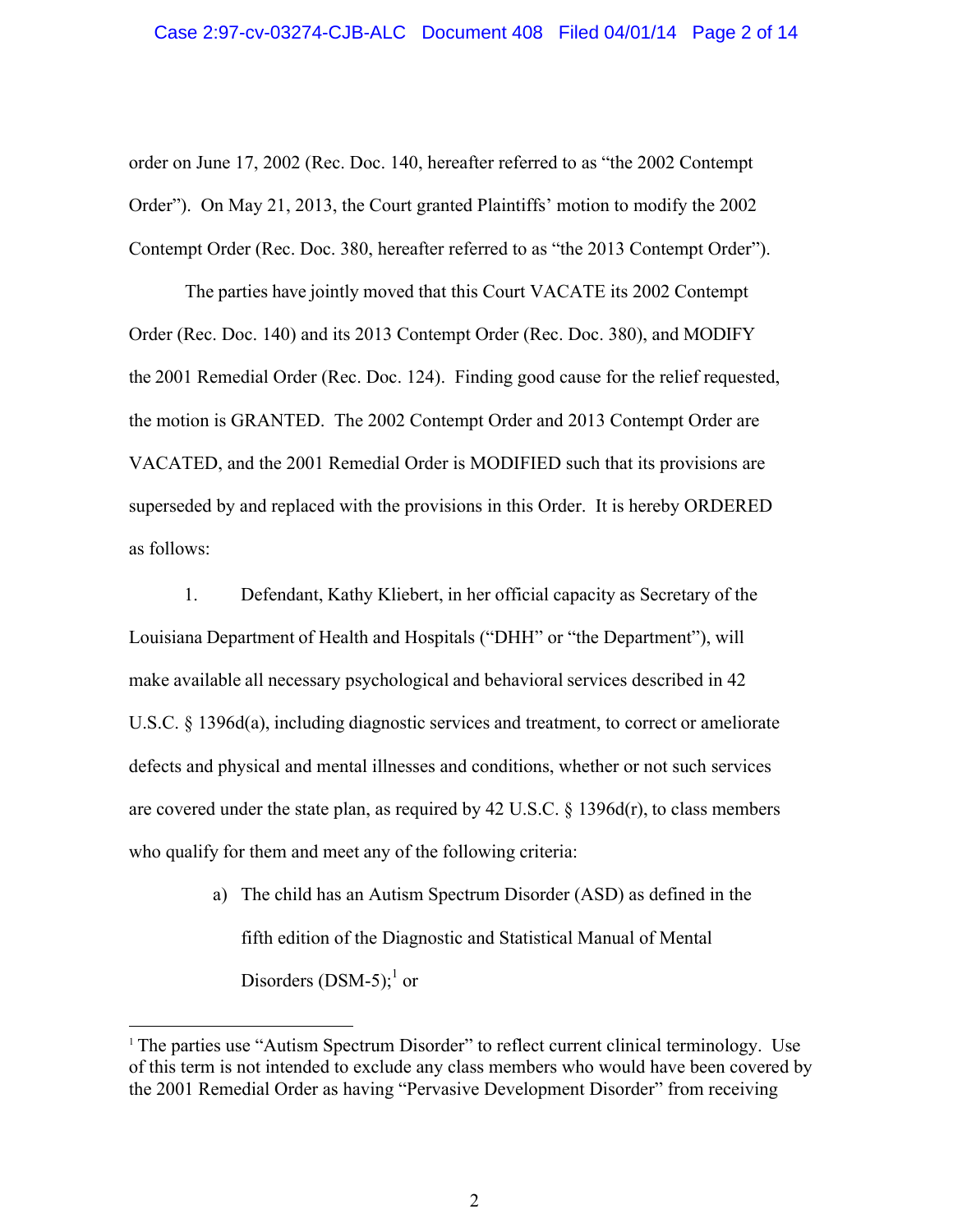- b) The child has an impaired functional status that can be addressed by psychological or behavioral treatment, validated on an instrument or other assessment of individual functioning that is appropriate for individuals with developmental disabilities; or
- c) The child engages in behaviors so disruptive or dangerous that harm to others is likely (e.g., hurts or tries to hurt others, such as hitting, biting, throwing things at others, using or threatening to use a weapon or dangerous object). Behaviors are recurrent, not a single instance; or
- d) The child engages in behaviors that have resulted in actual physical harm to the child him/herself, such as bruising, lacerations, or other tissue damage, or would result in the same if the child were not physically restrained. Behaviors are recurrent, not a single instance. Behaviors are not the result of clinically suicidal intent; or
- e) The child does not meet any of the above criteria but one or more of the services addressed in this Order is determined to be medically necessary by a qualified health care professional.

2. Medical assistance provided under this Order, including but not limited to Applied Behavior Analysis (ABA) therapy, shall be furnished with reasonable promptness to all eligible class members, as required by 42 U.S.C.  $\S$  1396a(a)(8). Payments to providers rendering services under this Order shall be consistent with efficiency, economy, and quality of care and shall be sufficient to enlist enough

<u> Andreas Andreas Andreas Andreas Andreas Andreas Andreas Andreas Andreas Andreas Andreas Andreas Andreas Andr</u>

services under this Order.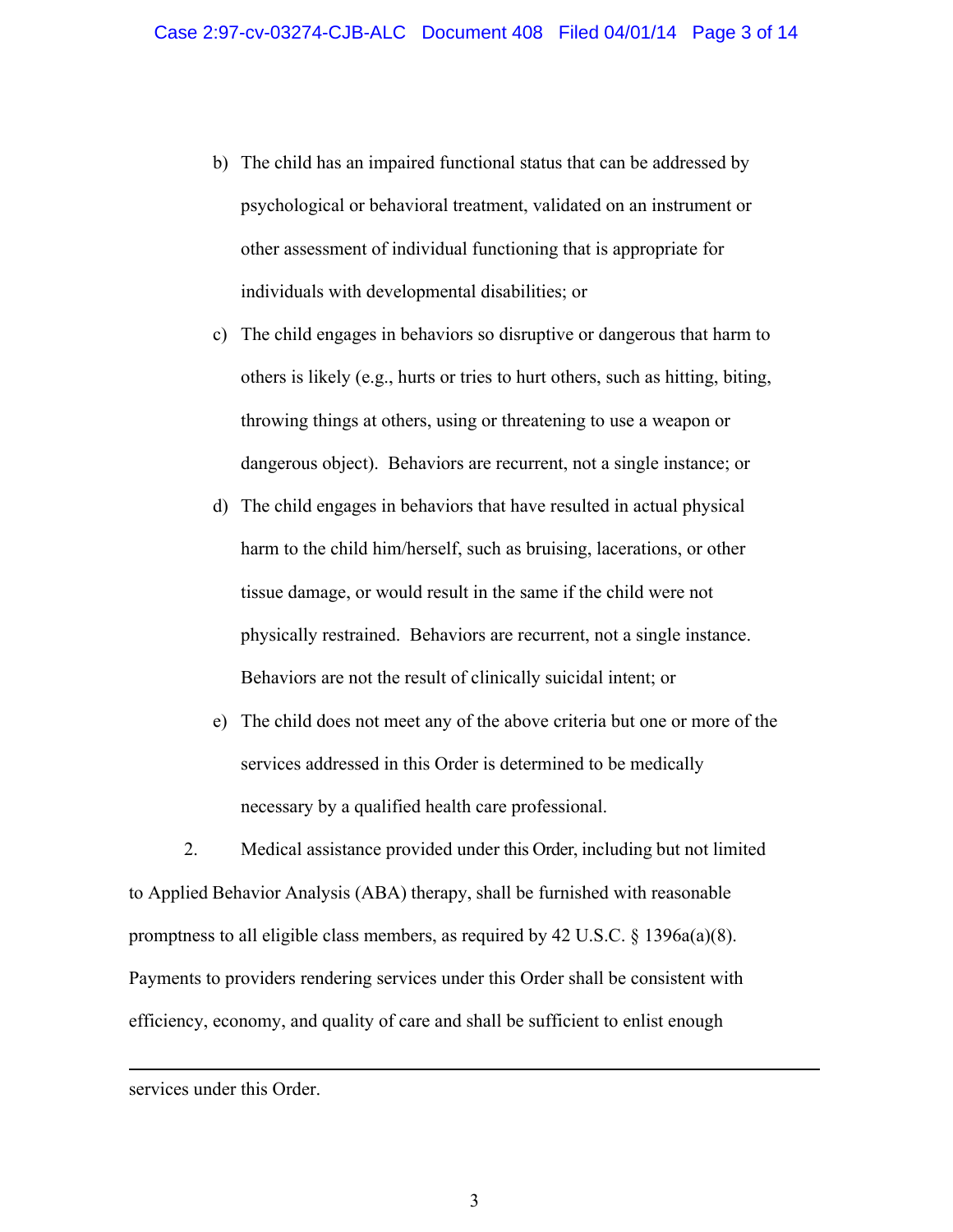#### Case 2:97-cv-03274-CJB-ALC Document 408 Filed 04/01/14 Page 4 of 14

providers so that care and services described in this Order are available at least to the extent that such care and services are available to the general population in the geographic area, as required by 42 U.S.C. § 1396a(a)(30). If necessary to improve access to services described in this Order, DHH shall:

- a) Maintain a telephone call center, staffed by one or more DHH employees or contractors, for class members to call to receive assistance being connected to a provider of services described in this Order.
- b) Make changes to the Board Certified Behavior Analyst (BCBA) provider application and enrollment process, to the extent that changes can reasonably be made that would make it easier for BCBAs to apply and/or enroll as a Medicaid provider. Nothing in this Order requires DHH to implement a provider application and enrollment process that is not in compliance with state or federal law.
- c) Ensure that BCBAs who qualify to enroll as a Medicaid provider are enrolled within 14 days of submitting the requisite information to DHH. In the event the Department uses a managed care entity to manage the delivery of ABA therapy, and BCBAs must therefore be credentialed by that managed care entity, DHH shall ensure that: (1) providers who are already credentialed by the managed care entity for purposes of the managed care entity's other plan(s) (if any) shall not be required to go through a separate credentialing process to receive Medicaid payment for class members; (2) DHH and the managed care entity identify staff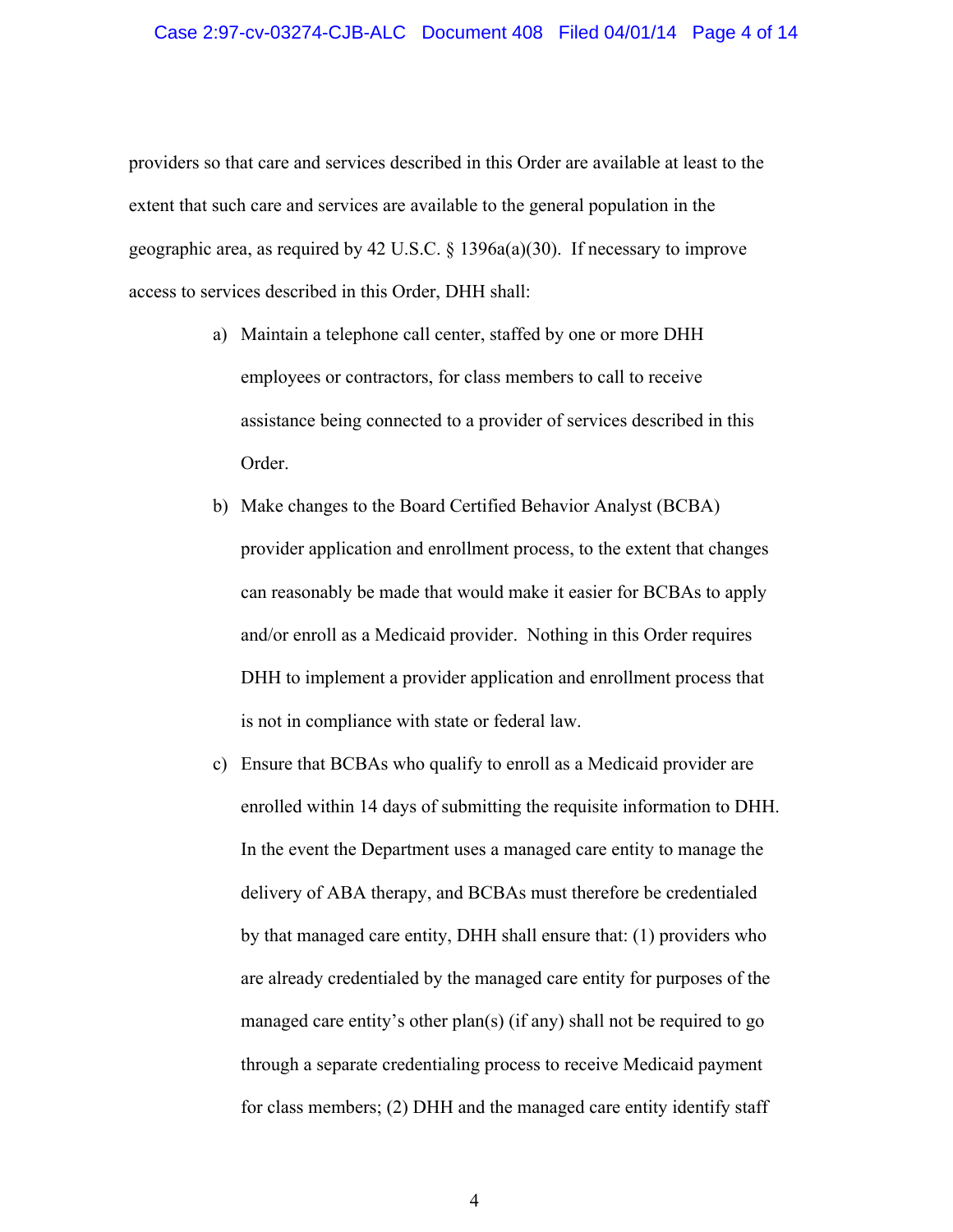who will be available to answer providers' questions about the credentialing packet and credentialing process; (3) BCBAs with Medicaid members in active treatment who request a credentialing packet from the managed care entity will be reimbursed through single case agreements with the managed care entity for up to 90 days pending the completion of the credentialing process, provided that the BCBA submits a completed credentialing packet within 30 days of receiving it and otherwise cooperates with the credentialing process; and (4) the credentialing process will be completed within 60 days of receipt of a complete credentialing packet from the BCBA. Items (3) and (4) shall not apply to any requirement to re-credential after three years. Nothing herein shall require reimbursement of a BCBA who is unable to establish the requisite credentials for providing ABA therapy in the State of Louisiana.

- d) In the event the Department uses a managed care entity to manage the delivery of ABA therapy, ensure that the managed care entity will complete single case agreements with ABA therapy providers licensed by the State of Louisiana for Medicaid members who are determined to meet medical necessity for ABA therapy but for whom the managed care entity has no contracted ABA therapy providers with capacity to accept the member as a patient in the member's geographic area.
- e) Increase payments to BCBAs providing services under this Order. Nothing in this Order requires the Department to pay providers rates in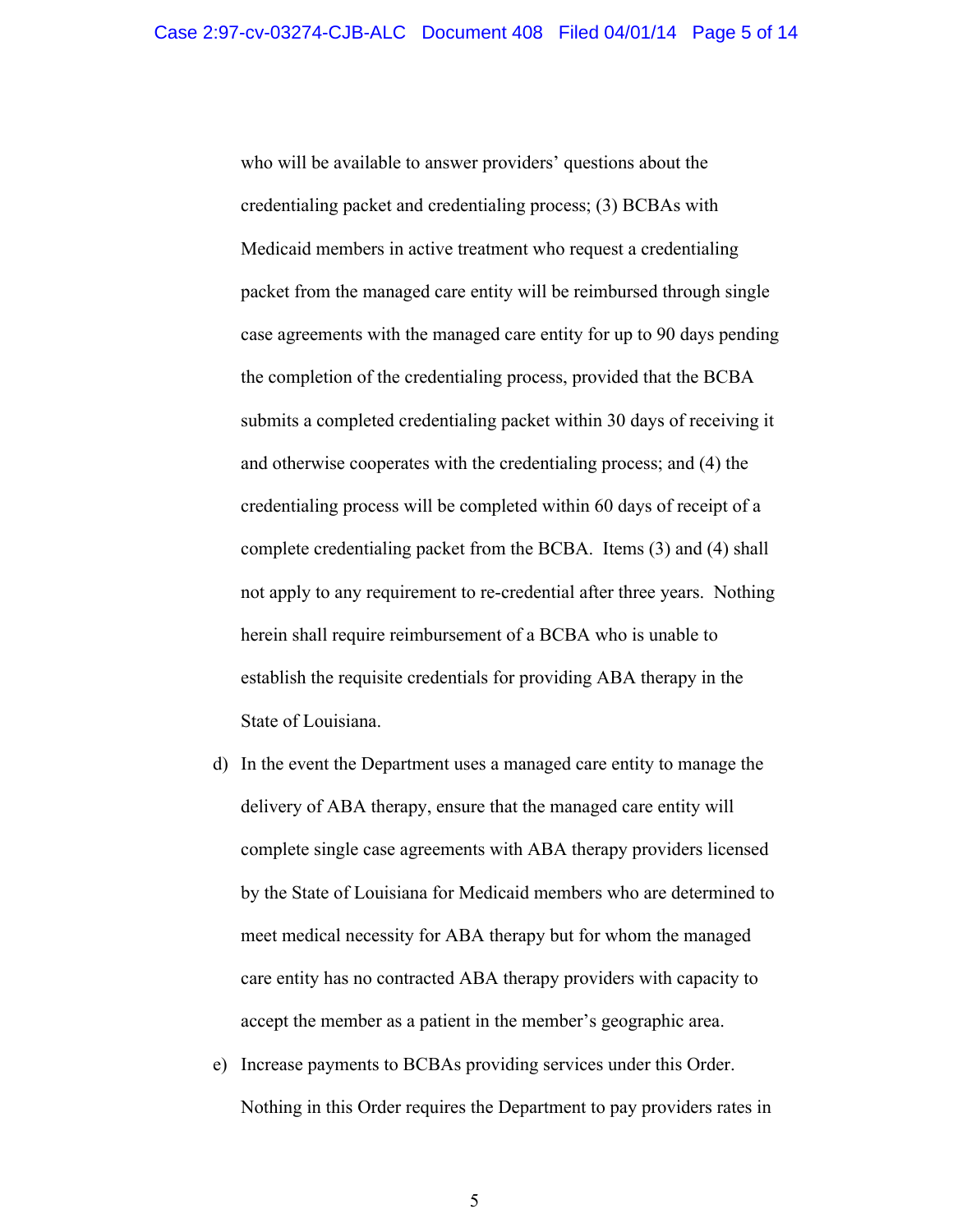a manner inconsistent with 42 U.S.C. § 1396a(a)(30). The parties note that in January 2014 DHH increased its payment rate to the rate that the State's largest commercial group plan pays BCBAs for providing ABA therapy in Louisiana, and that further adjustments are not contemplated at this time.

f) Continue outreach efforts to BCBAs, including reaching new practitioners before their practices are at capacity.

3. DHH shall take such other steps as are reasonably in the control of the Department to increase the number of enrolled providers and encourage providers to provide ABA therapy to class members. However, nothing in this Order requires DHH to recruit out-of-state providers to relocate to the State of Louisiana.

4. "Licensed Behavior Analyst" refers to a BCBA licensed by the State of Louisiana to practice in the State.

- 5. Services described in ¶1 will include:
	- a) evaluations necessary for the provision of services described in this Order;
	- b) medically necessary ABA therapy provided by BCBAs and Board Certified Assistant Behavior Analysts (BCaBAs) operating under the supervision of a BCBA (including family education and training directed to the needs of the child class member);
	- c) medically necessary clinical interventions (individual, group, and family therapy) and other medically necessary services performed by licensed psychologists and other providers of psychological and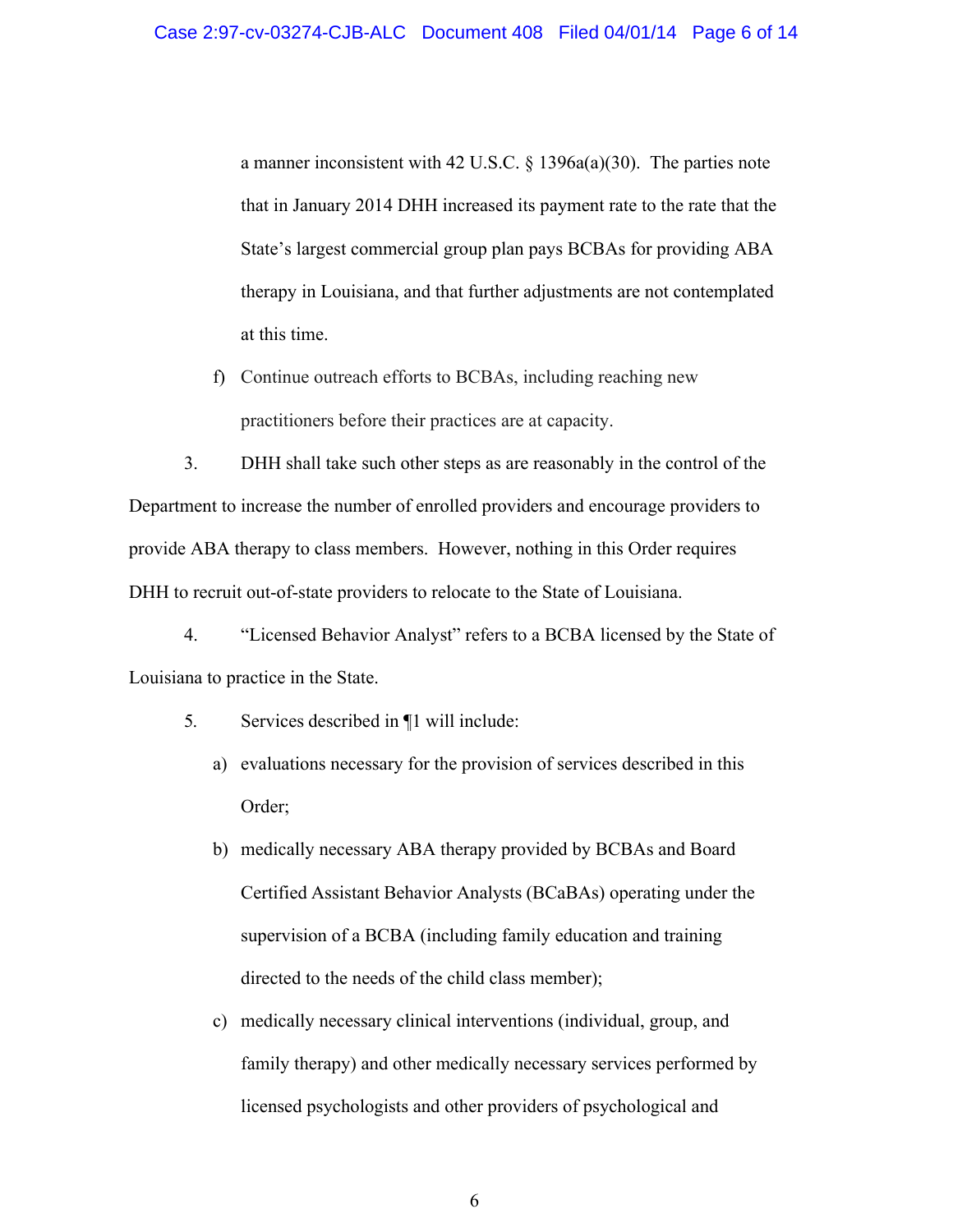behavioral services that are authorized to provide Medicaid services under the State plan.

- d) such periodic follow-up as is required for the individual service based on the treatment plan developed by the qualified health care professional;
- e) medically necessary emergency mental health services in crisis situations to class members who qualify for those services.

6. DHH may provide the services described in ¶5 through the Louisiana Behavioral Health Partnership, provided that the delivery of services complies with:

- a) Medicaid statutory and regulatory requirements;
- b) the Due Process Clause of the 14<sup>th</sup> Amendment to the United States Constitution;
- c) the provisions of this Order, including (but not limited to) the reasonable promptness and other requirements in ¶2; and
- d) in the absence of an alternative agreement between the parties memorialized in writing, for approvals and actions in determining medical necessity of services, the prior authorization obligations set forth in ¶¶ 10-20 and 22-23 of the Third Stipulation and Order of Dismissal (Rec. Doc. 139), entered on June 7, 2002.

7. Any limitations imposed upon these services to class members will be justified by the fact that services beyond those limits are not necessary to correct or ameliorate their condition, or are not within the services listed in 42 U.S.C. § 1396d(a).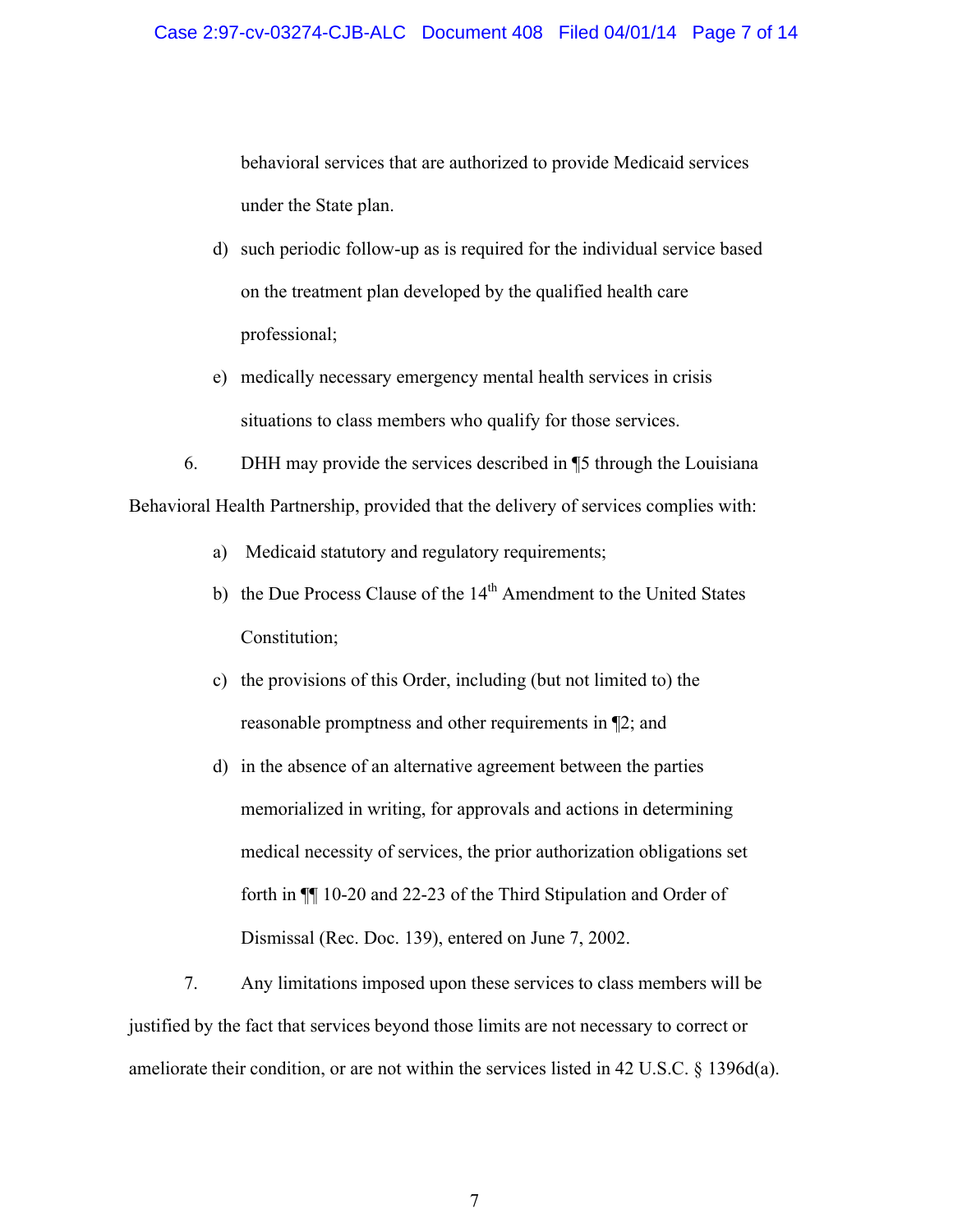#### Case 2:97-cv-03274-CJB-ALC Document 408 Filed 04/01/14 Page 8 of 14

8. Children with ASD will qualify for services under this Order if the services are medically necessary.

It is further ORDERED that Kathy Kliebert, in her official capacity as Secretary of the Louisiana Department of Health and Hospitals, shall:

9. Make provisions for BCBAs who specialize in ABA therapy to enroll as independent Medicaid providers; to be able to submit claims for their services and for the services of BCaBAs and other qualified support staff; and to be listed as a resource for class members on the Specialty Resource Line and in the brochure distributed to new class members and on DHH's website.

10. Make provisions for BCBAs, the McNeese Autism Program, and other programs and agencies employing BCBAs to be reimbursed by Medicaid for intensive behavior interventions designed and supervised by BCBAs.

11. Submit to the Centers for Medicare & Medicaid Services ("CMS") a state plan amendment, effective February 1, 2014, to cover ABA therapy as an EPSDT benefit pursuant to 42 U.S.C.  $\S$  1396d(a)(6), which provides for coverage of services "furnished by licensed practitioners within the scope of their practice as defined by State law." As of the effective date of this state plan amendment, all ABA therapy delivered to class members will be delivered in compliance with that state plan amendment, 42 U.S.C. § 1396d(a)(6), and this Order.

> a) If there is a delay in licensing BCBAs, DHH shall continue to provide ABA therapy to class members through the Children's Choice Waiver or under other appropriate statutory authority, after consultation with Plaintiffs' counsel. Any delay or other problem that may arise in the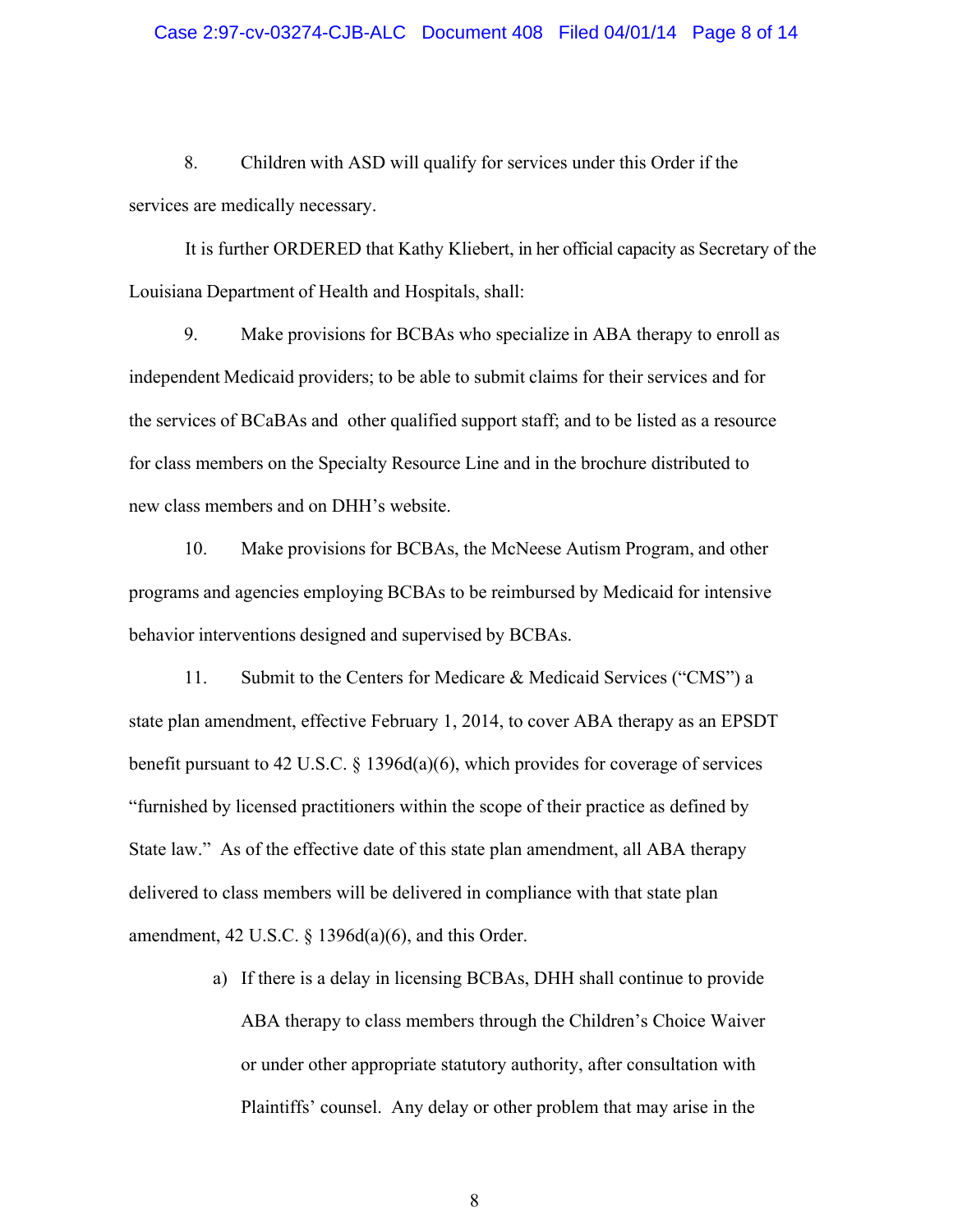State's licensing process will not relieve the Department of its obligation to cover ABA therapy for class members under this Order.

12. Develop and maintain outreach and referral systems to direct class members with an ASD diagnosis to providers who are Licensed Behavior Analysts, for evaluation and treatment.

13. Within 30 days of Plaintiffs' counsel's approval of the notice, individually notice (by mail) all class members with an ASD diagnosis about the availability of ABA therapy. This notice shall be approved by Plaintiffs' counsel. The Department shall provide Plaintiffs' counsel with a proposed draft of this notice within 14 days of the date that this Order is entered. The list of class members with an ASD diagnosis to whom individual notices shall be sent shall be determined by DHH.

14. Arrange for intensive ABA therapy for F.F. and A.B., as long as those services continue to be medically necessary.

15. Within 30 days after submission of the state plan amendment described in ¶11, inform all organizations in the state involved in providing support or services to individuals with autism--including the Louisiana State Autism Society and its regional chapters; Autism Speaks; Unlocking Autism; the Developmental Disabilities Council; Families Helping Families; local governing entities; the Louisiana Department of Education; the Louisiana Department of Children & Family Services--of the availability of services described in this Order and how to access them, and amend the informing and training materials covered by previous stipulations in this case to include these services. All forms of notice will be approved by Plaintiffs' counsel.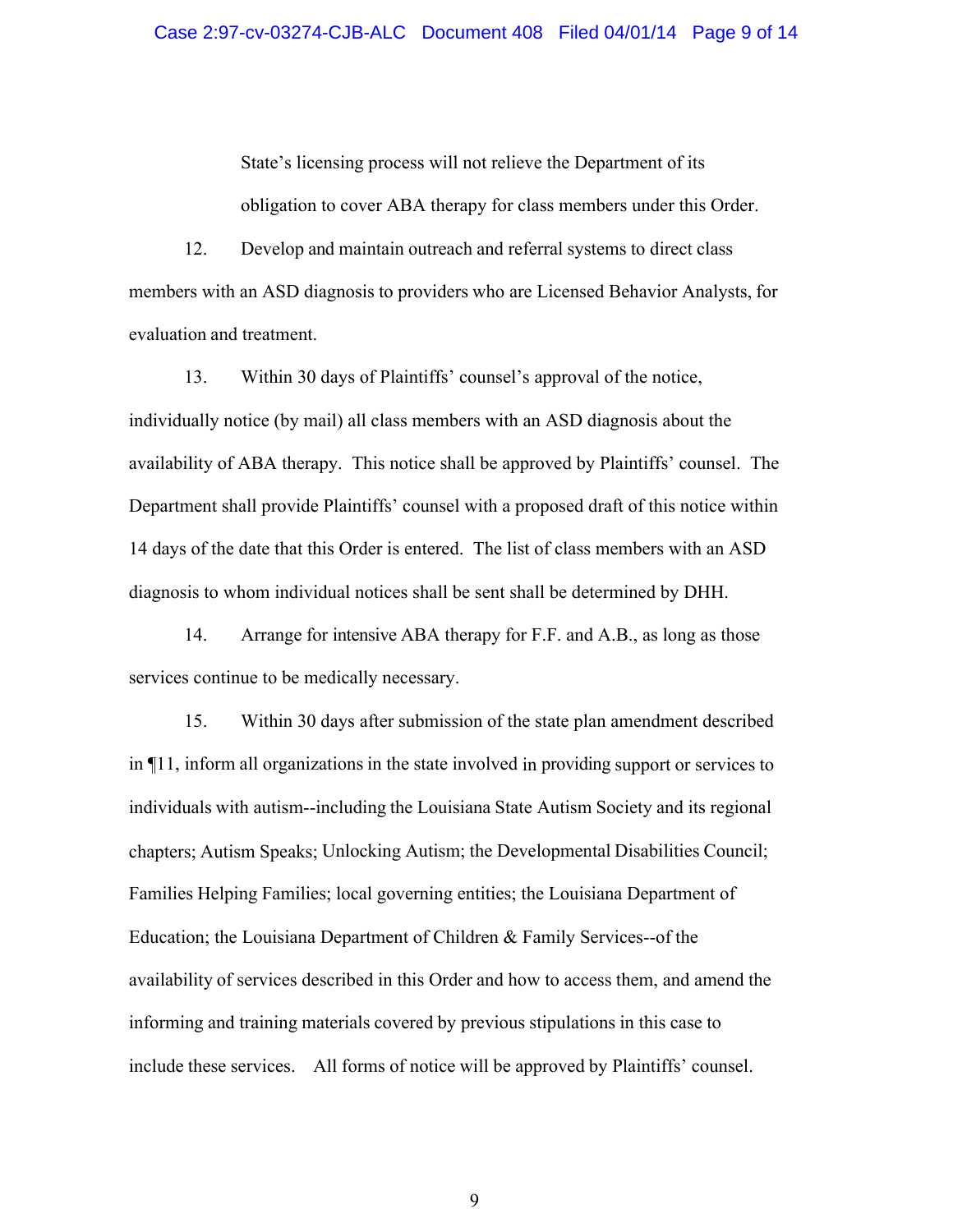#### Case 2:97-cv-03274-CJB-ALC Document 408 Filed 04/01/14 Page 10 of 14

16. Within 30 days after submission of the state plan amendment described in ¶11, notify all Medicaid providers of services that are only available to individuals under the age of 21 (including Medicaid screening doctors, Early Steps providers, Service Coordinators, schools, and Early Intervention Centers) about the services described in this Order and how to refer patients to them, as well as once a year in writing.

17. Provide that terminations, reductions, or denials of treatment entitle claimants to appeal through the fair hearing process. Class members will also have the right to a fair hearing if they allege that services are not made available with reasonable promptness. Fair hearing remedies will obligate the Defendant to provide access to behavioral and psychological services improperly terminated, reduced, denied, or delayed.

18. Starting within 45 days of the date that this Order is entered, report to Plaintiffs' counsel on a monthly basis: the names of class members who contacted the call center described in ¶2.a regarding ABA therapy and the status for each (i.e., class member referred to a provider, provider submitted a request for services, class member receiving services) and any other pertinent information.

19. Starting within 60 days of the date that this Order is entered, report to Plaintiffs' counsel every month on the following:

> a) the number of providers, by type of credential, including BCBAs, enrolled and the locations from which the providers offer services;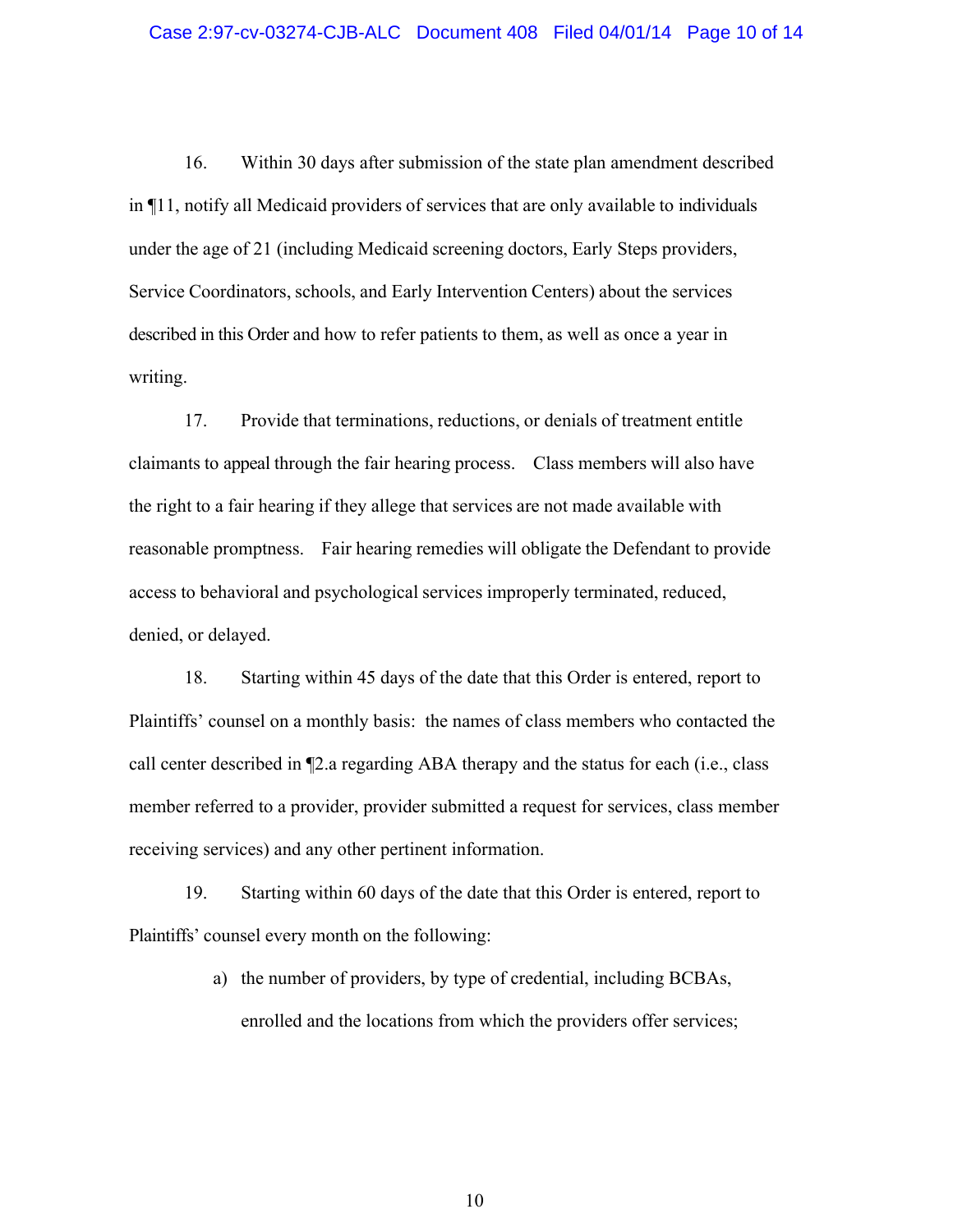- b) the total number and, if available, the dates of birth of class members, with a diagnosis of ASD (whether or not they have been evaluated by a provider), and their parishes of residence;
- c) the number and dates of birth of class members with ASD receiving intensive ABA therapy;
- d) the number and dates of birth of class members with ASD receiving other psychological or behavioral services, and the type of practitioners from whom they are receiving the services;
- e) the amount of Medicaid expenditures for each of these types of services for class members with ASD;
- f) number of class members discontinuing services described in this order, sorted by provider and parish; and
- g) for one year following the date that this Order is entered, the numbers of class members' prior authorization requests for ABA therapy that have been: received; denied; partially denied; approved; denied because of lack of sufficient information on which to base a determination; or pending for over 25 days. After the Department's monthly reporting obligations under this subparagraph have expired (i.e., one year after entry of this Order), the Department shall report the data specified in this subparagraph on a quarterly basis for the next six quarters thereafter.

Plaintiffs' counsel may request records on class members for whom services have been denied or for whom insufficient information has been submitted to reach a decision as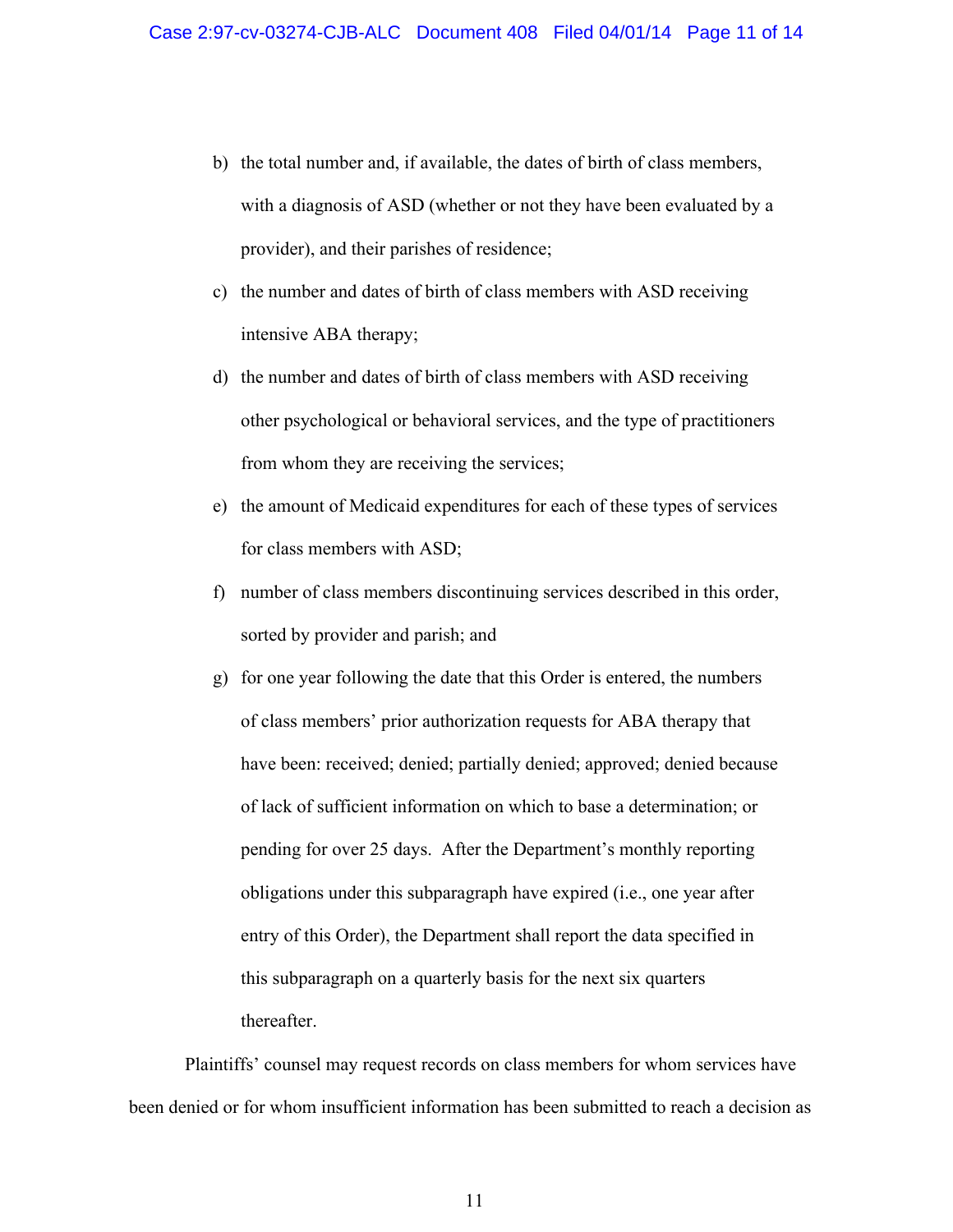#### Case 2:97-cv-03274-CJB-ALC Document 408 Filed 04/01/14 Page 12 of 14

to medical necessity, or whose requests have pended for more than 25 days, and DHH shall provide such records, subject to necessary confidentiality guarantees.

20. For the period before the obligations under paragraph ¶19 go into

effect, DHH shall continue to provide monthly reports to class counsel as to:

- a) the number of BCBAs or equivalently-qualified providers of ABA therapy enrolled in Medicaid and their locations;
- b) the number of class members diagnosed with ASD and their locations;
- c) the number of class members with ASD receiving intensive ABA therapy;
- d) the number of class members with ASD receiving other psychological or behavioral services, and the type of practitioners from whom they are receiving the services; and
- e) the amount of Medicaid expenditures on each of these types of services for class members with ASD.

The reporting obligations described in this paragraph shall terminate once DHH has begun to provide the reports described in paragraph ¶19.

21. Conduct an annual written survey of a sample of the class members with ASD who have sought ABA therapy, or their caretakers, to determine their access to and satisfaction with treatment, using a Consumer Assessment of Healthcare Providers and Systems (CAHPS) survey instrument and protocol or other instrument and protocol, selected after consultation with Plaintiffs' counsel. Plaintiffs' counsel will receive a copy of these surveys.

It is further ORDERED that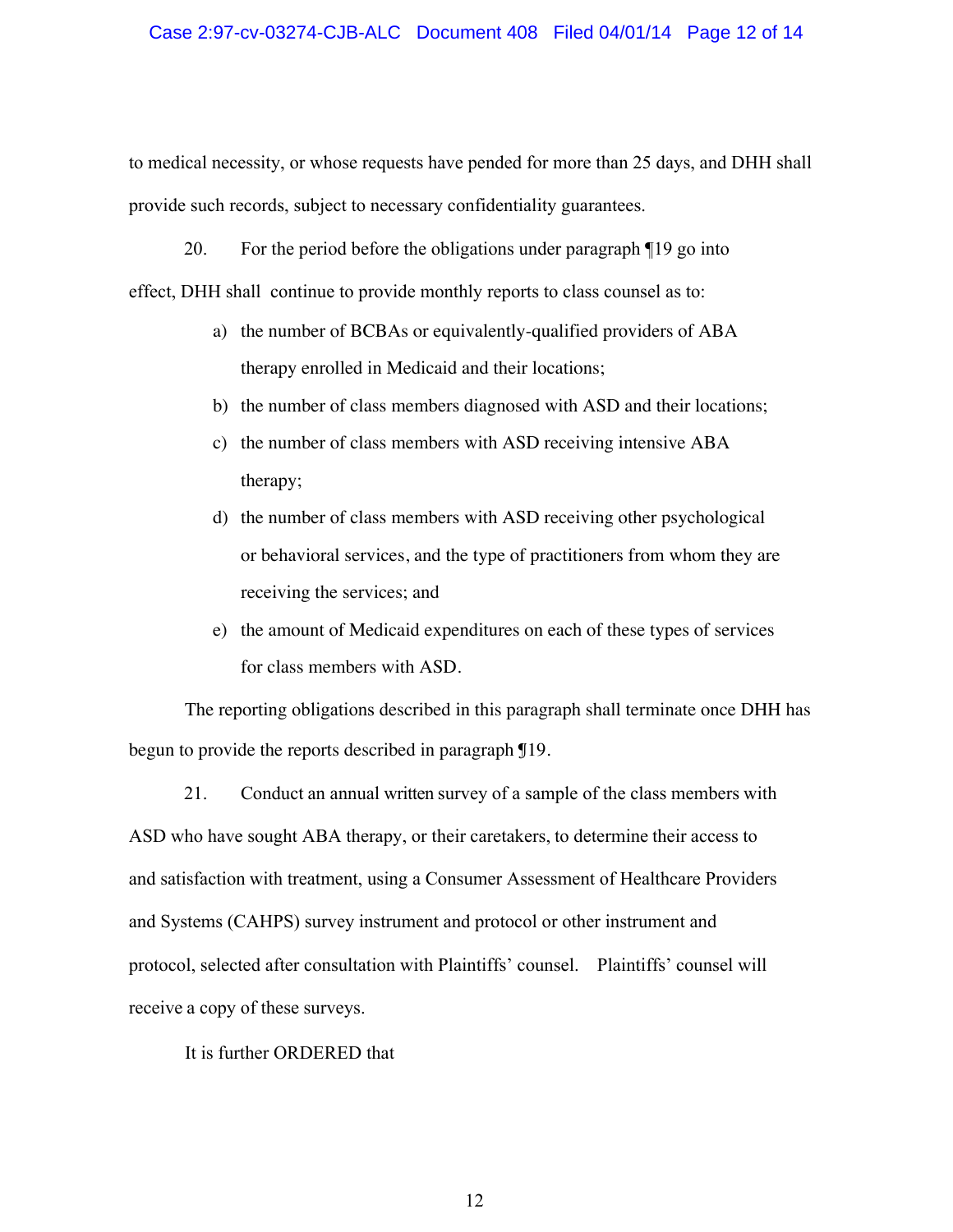22. This Order shall be enforceable only by motion filed with the Court, subject to the following rules:

- a) Except as provided in ¶22.b-c, no less than 45 days prior to filing such a motion the moving party shall notify the non-moving party of any alleged noncompliance with the Order and request a meeting for the purpose of attempting to resolve the alleged noncompliance. Should the parties fail to resolve the problems raised in the initial request for a meeting, either party may file a motion with the Court seeking a judicial determination regarding compliance with the Order.
- b) Expedited enforcement. If it is more likely than not that alleged noncompliance with this Order will cause a class member to suffer serious, irreparable injury within 45 days, Plaintiffs' counsel shall notify the Department and provide the Department with seven (7) days to resolve the issue. If the alleged noncompliance and the risk of serious, irreparable harm remain seven (7) days after Plaintiffs' counsel gives notice to the Department, Plaintiffs' counsel may file a motion to enforce the Order.
- c) Emergency motion. If it is more likely than not that alleged noncompliance with this Order will cause a class member to suffer serious, irreparable injury within 10 days, Plaintiffs' counsel shall notify the Department and provide the Department with 48 hours to resolve the issue. If the alleged noncompliance and the risk of imminent, serious and irreparable harm remain 48 hours after Plaintiffs'